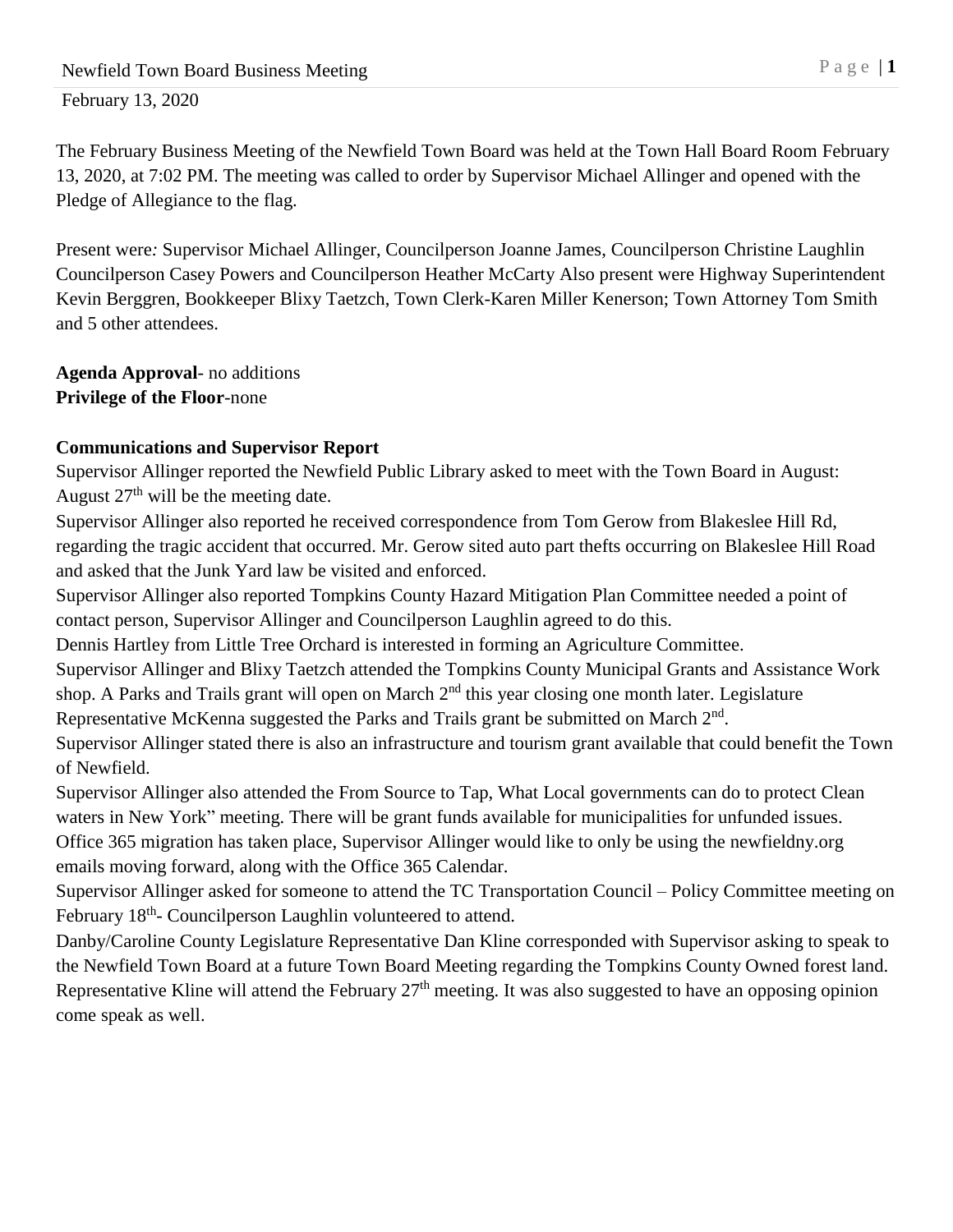## *Approval of the January 9 & 23 Meeting Minutes*

Motion was made by Councilperson James to approve the January 9 & 23, 2020 Business and Board Meeting Minutes, seconded by Councilperson Powers.

| Vote | <b>AYES</b> | 4 Allinger, James, Laughlin and Powers |
|------|-------------|----------------------------------------|
|      | NAY.        |                                        |
|      | ABSTAIN     | 1 McCarty                              |
|      |             |                                        |

Carried

## **Approval of Payments of the February 2020 Bills.**

Motion was made by Councilperson Laughlin to approve the payments, seconded by Councilperson Powers. The Board authorized the payments of the following amounts:

| Abstract 2                  |              |
|-----------------------------|--------------|
| <b>General Fund</b>         | \$70,285.82  |
| Recreation                  | \$53.43      |
| Highway Fund                | \$120,653.98 |
| Street light Fund           | \$2,803.85   |
| Sewer Fund                  | \$528.06     |
| <b>Water District 1Fund</b> | \$3,056.73   |
| Water District 2 Fund       | \$117,006.54 |
| Trust & Agency              | \$6,370.74   |
|                             |              |

|      |       | Vouchers were audited by Council persons Laughlin and Powers |
|------|-------|--------------------------------------------------------------|
| Vote | AYES. | 5 Allinger, James, Laughlin, Powers and McCarty              |
|      | NAY.  |                                                              |
|      |       |                                                              |

Carried

## **Reports**

*Highway Department:* Highway Superintendent Berggren reported the Department had been busy plowing, hauling in materials for summer project use. Superintendent Berggren reported during the recent storm 4 trucks had repair issues, all were in working order now. The overhead doors at the highway department building have been replaced.

*Water/Sewer Department*: Supervisor Berggren reported Hunt Engineers are scheduling a meeting with Bolton Point and the Towns of Ithaca and Newfield regarding the water study. A new water meter has been ordered for the School District. The Sewer study is on hold due to the weather. Supervisor Berggren is continuing to work on getting the water reading software updated.

*Recreation*: Recreation Director Austin Kuczek's report was read by Supervisor Allinger: Summer camp early stage planning has begun; Summer Camp will be held at the Newfield School this year. Supervisor Kuczek will be meeting with Dr. Thomas and Sue Chaffee from the Newfield Library during break. Adult Men's Rec will be on Monday and Thursdays now. Basketball will be ending this weekend, and will be hosting a girl's tournament this weekend. The boy's teams will be in Candor at tournament this weekend.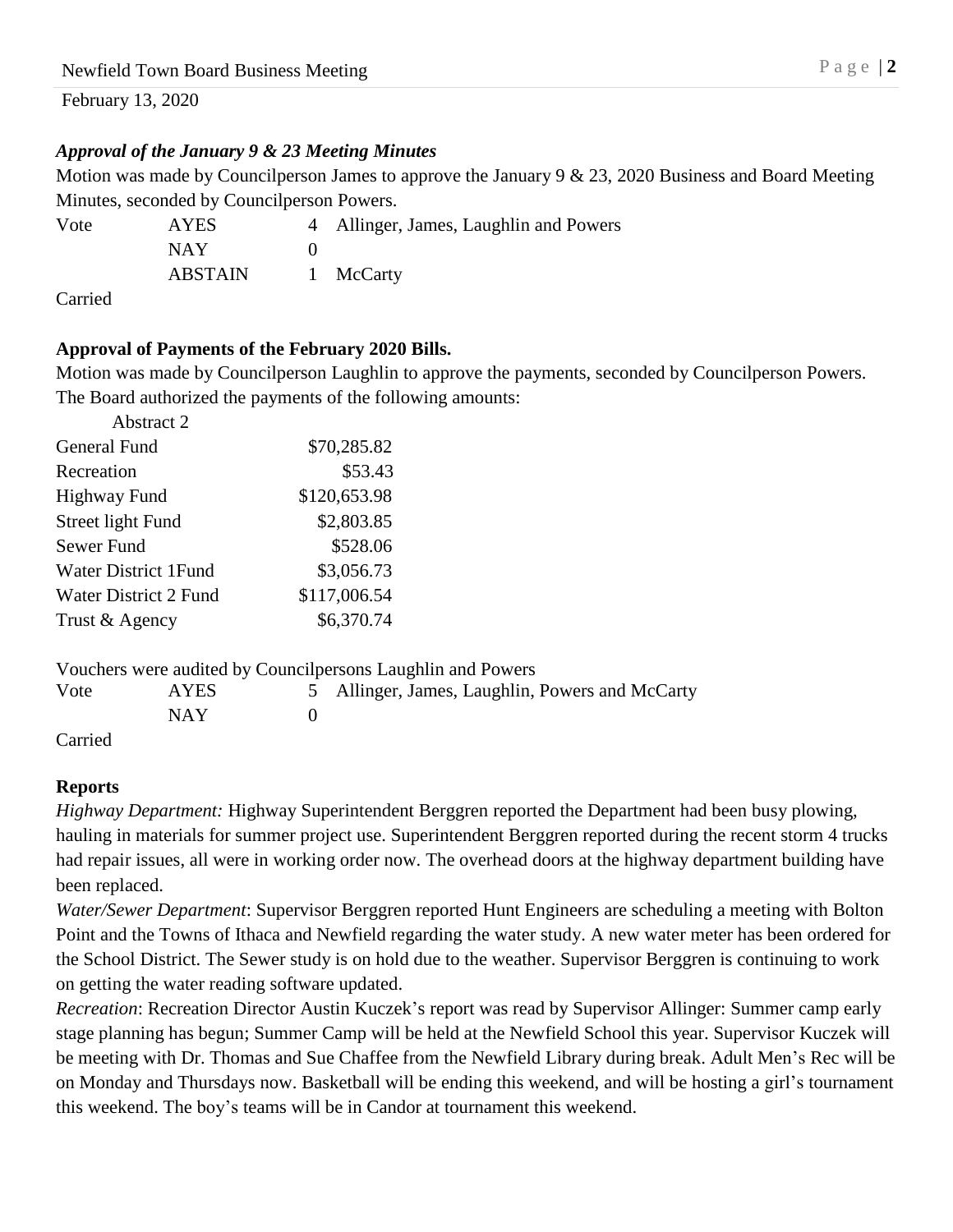*Code Enforcement:* Code Officer Alan Teeter was absent. A report was provided reflecting one permit for a new home.

*Planning Board*: Supervisor Allinger reported he had attended the last Planning Board Meeting, Joan Jurkowtz was present, grant proposals for Main Street Enhancement were discussed. Since there was not a quorum, business could not be conducted. A walk/bike trail from the school to the VanKirk Road park was discussed for the possibilities of grant use. Highway Superintendent Berggren stated there are grants available also for sidewalks for safe routes to schools.

*Tompkins County Legislature* Representative: David McKenna reported the Legislature had passed a Proclamation for Black History Month, a resolution for award of bid for fire alarm replacement in various County Buildings.

*Finance & Personnel:* Bookkeeper Blixy Taetzsch reported the bank reconciliations will be provided each month for the Board Members to review and sign off on. Ms. Taetzsch also described the February Budget Modifications memo. Ms. Taetzsch also stated she had closed the books for 2019 and is in the process of scheduling the 2019 audit. Councilperson Powers and she have begun working on the Personnel Manual. EMC: Michelle Henry reported the Climate Adaptation Committee has produced a document regarding municipalities reducing its carbon foot print and water runoff into local waterways. Ms. Henry also commented on a presentation regarding the Freese Road Bridge.

TCCOG- Councilperson James reported on the highlights if the January 23<sup>rd</sup>, meeting

1. Department of Planning Megan McDonald and Darby Kiley Darby talked about the TCCOG Training Academy's spring programs which will be held at the TC3 Lieberman Extension Center in downtown Ithaca. For a list of classes offered please go to: <http://tccogtrainingacademy.com/home>

Also, the TC3 training videos for code enforcers and planners are online at the Cornell Cooperative Extension website. These training videos can fulfill mandatory training for planning board members.

2. TC Census Committee

Tompkins County still needs census takers for the 2020 census. Takers must be legal residents of Tompkins County and will be paid \$20/hour for various jobs. Work for census takers does not necessarily mean doorto-door canvasing. There is plenty of administrative work that need to be done.

3. Initial Discussion of 2020 TCCOG Work Plan

The Council reviewed a list of potential projects the group could work on in 2020. It was suggested that we break into subcommittees to focus on specific interests. We were asked to notify the TCCOG secretary by February 5<sup>th</sup> as to what projects we would like to work on. Here is a list of the potential projects:

- 1. Housing Affordable housing
- 2. Energy and Climate Change Heather McCarty and I signed up for this General climate issues

Model laws for solar power and wind power

3. Water Quality Watershed issues Septic system testing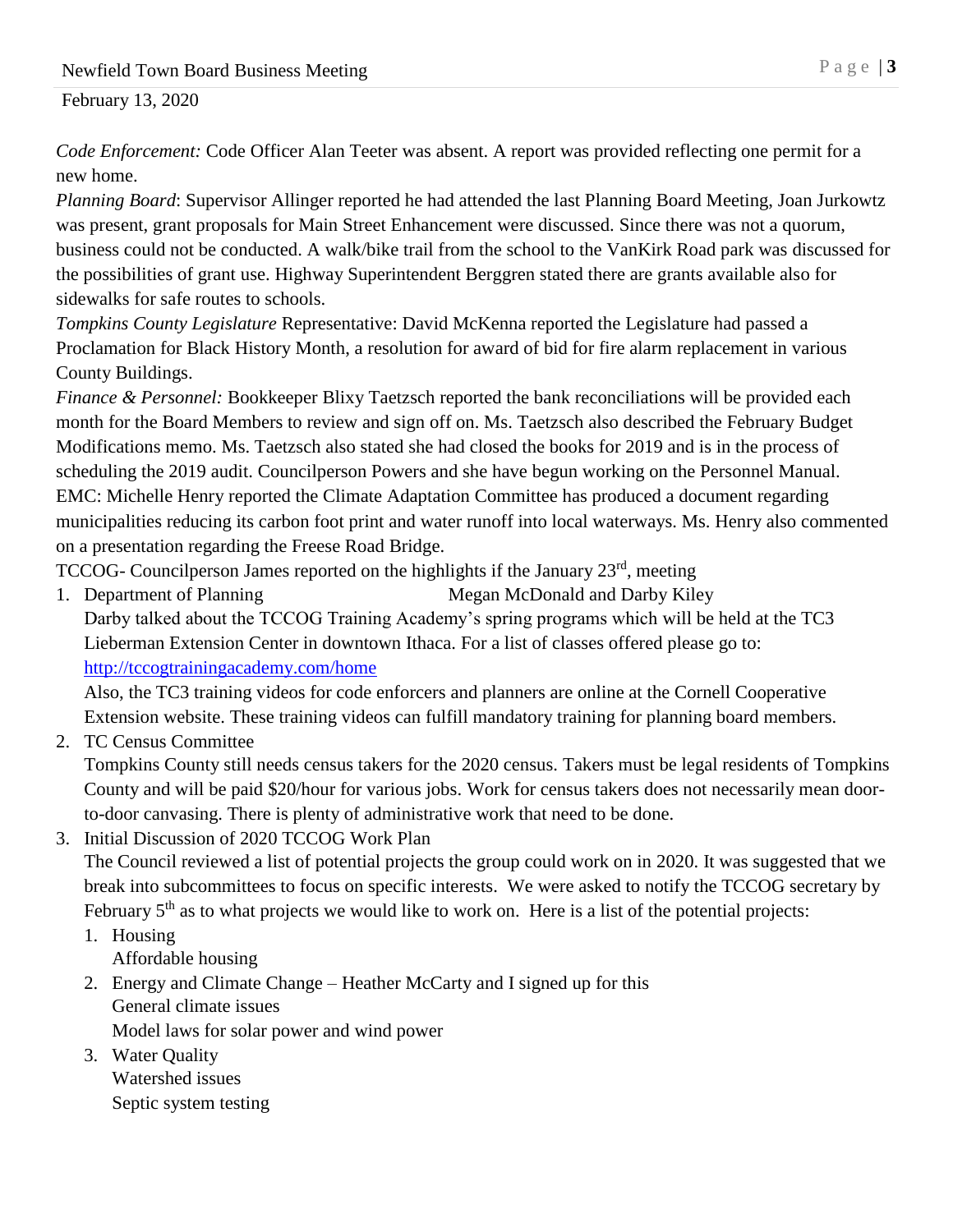Storm water management

- 4. Conservation of critical land Unique natural areas Stream buffers
- 5. Tourism and Recreation
- 6. Public Transportation
- 7. Emergency Services Emergency planning Emergency response Public safety
- 8. Other Shared services Code Enforcement coordination Cyber safety

TCCOG welcomes all interested parties to consider volunteering including Town and community members.

4. Around the Table

Linda Woodward from the Village of Cayuga Heights talked about how the village offered to subsidize HRA extra out of pocket costs if employees switched to the Gold Plan. Premium costs were reduced by 15%.

Donald Scheffler from Groton suggested that the committee offer a public safety presentation by Jamie Arnold of BoltWorks Tactical Firearms in Dryden. Don said he does an amazing job in instructing you on what to do when dealing with threatening situations in public places. Jamie spoke to the Groton town board after a Groton town code enforcer had to deal with serious harassment involving force.

## **ACTION ITEMS**

*Resolution No. 29-2020Budget Modifications to the 2020 Budget* RESOLUTION NO. 29-2020 – Approval of February 2020 Budget Modifications

WHEREAS, it is necessary to modify the 2020 budget based on updated estimates of revenues and expenses in 2020, and

WHEREAS, a detailed listing of each budget adjustment by Fund has been provided below, be it therefore

RESOLVED, that the Newfield Town Board approves the budget modifications as outlined below.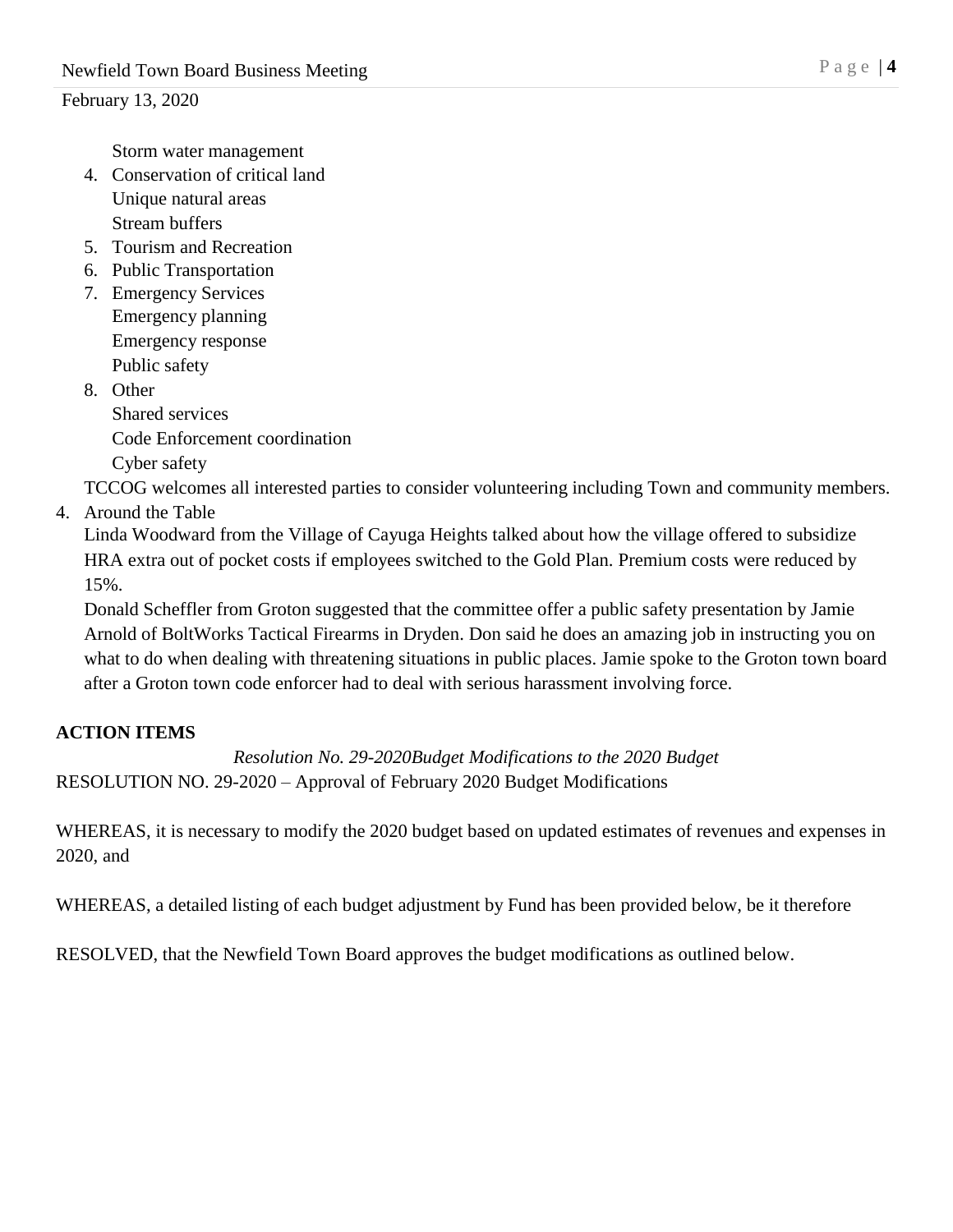|                              | FEBRUARY 2020 BUDGET MODIFICATION     |                 |                  |                 |
|------------------------------|---------------------------------------|-----------------|------------------|-----------------|
|                              |                                       |                 | Increase/        |                 |
| Account#                     | <b>Account Name</b>                   | Original Budget | (Decrease)       | Modified Budget |
| <b>GENERAL FUND EXPENSES</b> |                                       |                 |                  |                 |
| A1420.4                      | Law - Contractual                     | \$<br>40,000.00 | \$<br>(6,551.00) | \$<br>33,449.00 |
| A1620.412                    | <b>Buildings - Maintenance</b>        | \$<br>17,000.00 | \$<br>(7,000.00) | \$<br>10,000.00 |
| A1910.4                      | Unallocated Insurance                 | \$<br>55,000.00 | \$<br>8,900.00   | \$<br>63,900.00 |
| A1930.4                      | <b>Town Taxes</b>                     | \$<br>50.00     | \$<br>100.00     | \$<br>150.00    |
| A3620.1                      | Safety Inspection - Personal Services | \$<br>20,000.00 | \$<br>(5,000.00) | \$<br>15,000.00 |
| A9901.9                      | <b>Interfund Transfers</b>            | \$              | \$<br>9.551.00   | \$<br>9,551.00  |
|                              | <b>Total Expenditure Adjustments</b>  |                 | \$               |                 |

|                                   | FEBRUARY 2020 BUDGET MODIFICATION           |                 |                |                 |           |
|-----------------------------------|---------------------------------------------|-----------------|----------------|-----------------|-----------|
|                                   |                                             |                 | Increase/      |                 |           |
| Account #                         | <b>Account Name</b>                         | Original Budget | (Decrease)     | Modified Budget |           |
|                                   |                                             |                 |                |                 |           |
| <b>RECREATION FUND REVENUE</b>    |                                             |                 |                |                 |           |
| CR5031                            | <b>Interfund Revenue</b>                    | \$              | Ś.<br>9,551.00 | \$              | 9,551.00  |
| CR2350                            | Intergovernmental Charges                   | \$<br>10,500.00 | \$7,000.00     | \$              | 17,500.00 |
|                                   |                                             |                 |                |                 |           |
| <b>Total Revenue Adjustements</b> |                                             | \$<br>10,500.00 | \$16,551.00    | \$              | 27,051.00 |
| <b>RECREATION FUND EXPENSES</b>   |                                             |                 |                |                 |           |
| CR7020.1                          | <b>Recreation Admin - Personal Services</b> | \$<br>20,500.00 | Ś.<br>4,500.00 | \$              | 25,000.00 |
| CR9010.8                          | <b>State Retirement</b>                     | \$              | \$4,565.00     | \$              | 4,565.00  |
| CR9030.8                          | Social Security                             | \$<br>4,867.00  | \$<br>250.00   | \$              | 5,117.00  |
| CR9035.8                          | Medicare                                    | \$<br>1,138.00  | \$<br>60.00    | \$              | 1,198.00  |
| <b>CR990</b>                      | <b>Unappropriated Revenues</b>              | \$<br>2,005.00  | \$7,176.00     | \$              | 9,181.00  |
|                                   |                                             |                 |                |                 |           |
|                                   | <b>Total Expenditure Adjustments</b>        |                 | \$16,551.00    |                 |           |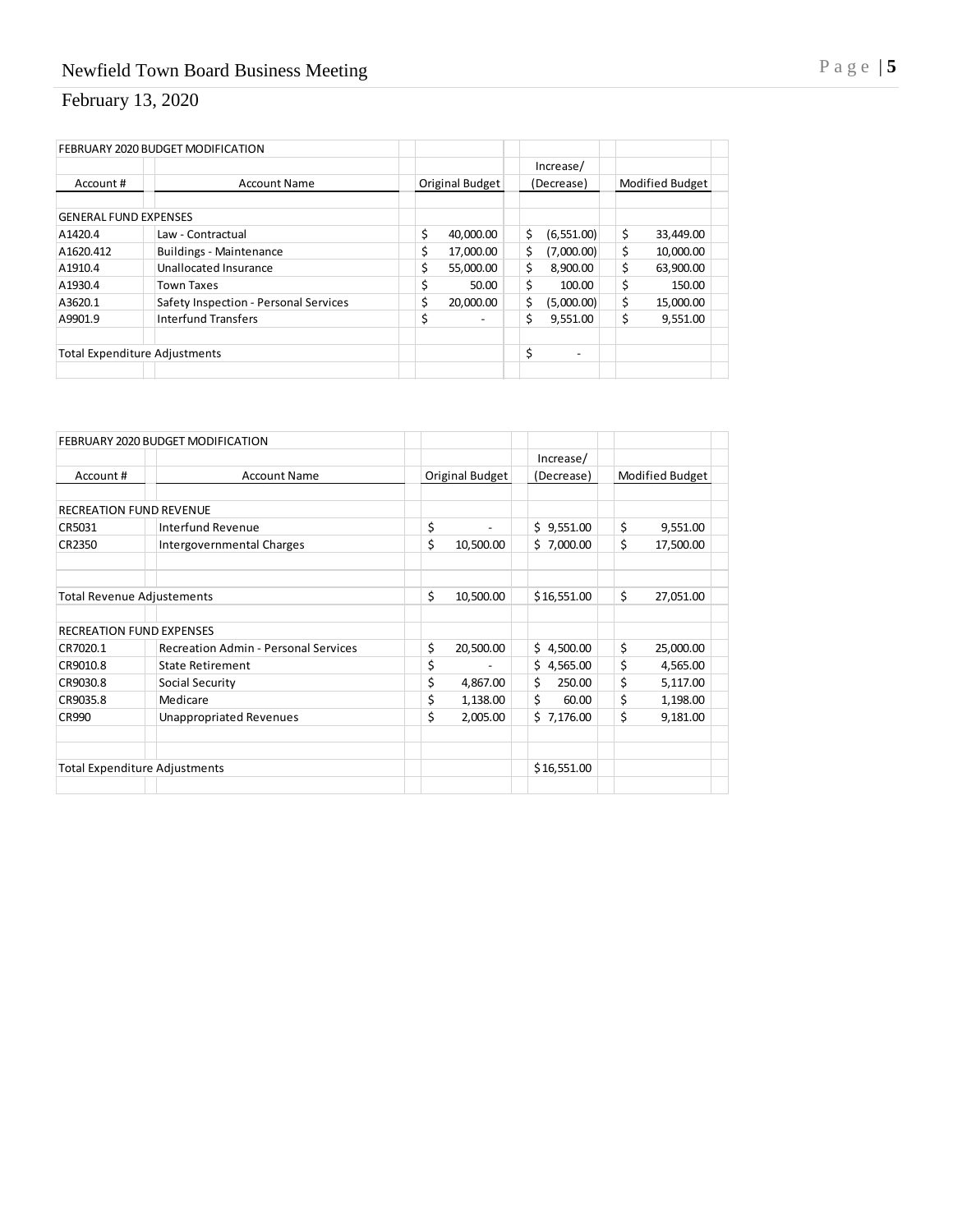|                                   | FEBRUARY 2020 BUDGET MODIFICATION    |                  |                                |                  |
|-----------------------------------|--------------------------------------|------------------|--------------------------------|------------------|
|                                   |                                      |                  | Increase/                      |                  |
| Account#                          | <b>Account Name</b>                  | Original Budget  | (Decrease)                     | Modified Budget  |
|                                   |                                      |                  |                                |                  |
| <b>HIGHWAY FUND REVENUE</b>       |                                      |                  |                                |                  |
| DA3501                            | Consolidated Highway Aid             | \$<br>220,000.00 | \$<br>80,000.00                | \$<br>300,000.00 |
| DA599                             | Appropriated Fund Balance            | \$<br>225,299.00 | \$ (135,000.00)                | \$<br>90,299.00  |
| <b>Total Revenue Adjustements</b> |                                      | Ś<br>445,299.00  | \$ (55,000.00)                 | \$<br>390,299.00 |
| <b>HIGHWAY FUND EXPENSES</b>      |                                      |                  |                                |                  |
| DA5120.4                          | Bridges - Contractual                | \$<br>28,000.00  | Ś.<br>(20,000.00)              | \$<br>8,000.00   |
| DA5130.2                          | Machinery - Equipment                | \$<br>226,690.00 | Ś.<br>(20,000.00)              | \$<br>206,690.00 |
| DA5140.1                          | Brush and Weeds - Personal Service   | \$<br>25,625.00  | \$<br>(5,000.00)               | \$<br>20,625.00  |
| DA5142.1                          | Snow Removal                         | \$<br>79,875.00  | (10,000.00)<br>Ś.              | \$<br>69,875.00  |
|                                   |                                      |                  |                                |                  |
|                                   | <b>Total Expenditure Adjustments</b> |                  | (55,000.00)<br>Ś.              |                  |
|                                   |                                      |                  | \$<br>$\overline{\phantom{a}}$ |                  |
|                                   |                                      |                  |                                |                  |

Motion was made by Councilperson Laughlin approving Resolution No. 20-2020 February 2020 budget modifications as presented. Motion seconded by Councilperson James.

Vote AYES 5 Allinger, James, Laughlin, Powers and McCarty NAY 0

Carried

#### *Agreement with Tompkins County Soil & Water Conservation*

The Town Board authorized the Supervisor to sign the agreement with TCS&WC, providing advisory support for Code Enforcement and Highway Departments.

## *Assignment of Randy Brown to the Tompkins County Youth Services Committee and Austin Kuczek to the Tompkins County Rec Partnership Committee*

Motion was made by Councilperson Powers appointing Randy Brown to the Tompkins County Youth Services Committee and Austin Kuczek to the Tompkins County Rec Partnership committee, seconded by Councilperson McCarty.

| Vote | AYES | 5 Allinger, James, Laughlin, Powers and McCarty |
|------|------|-------------------------------------------------|
|      | NAY  |                                                 |
|      |      |                                                 |

Carried

Resolution No. 30-2020 Appointment of Randy Brown as Junkyard Regulation Code Enforcement Officer Resolution #30 - 2020

Whereas: Local Law #3 for the year 1988 known as the Junkyard Regulation and Licensing law allows for the Town of Newfield to appoint an Enforcement Officer and